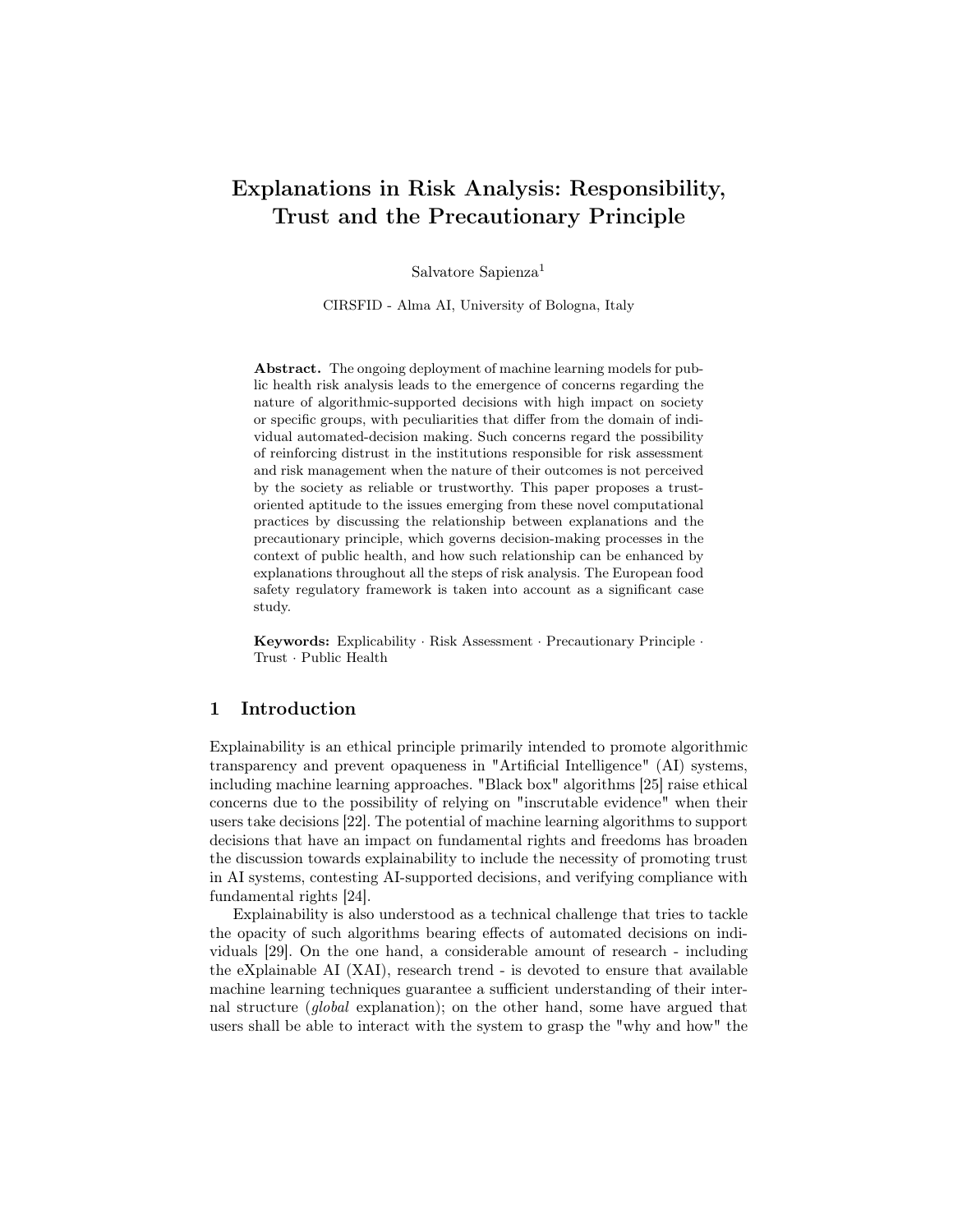decision has been taken (local explanation), including by means of intelligible user interfaces [27].

As a principle, Explainability has been endorsed by the European Commission as a key technical requirement [10] functional to the evaluation of fairness [11] of AI systems. The German approach [3] has identified its proximity to trust, as explainable machine learning models allows the assessment of legal compliance [8, 21]. The corollary principle of Explicability has been proposed by AI4People group [1] and the European Commission High Level Expert Group on AI [14], which has referred to this principle as the capability of AI systems to communicate their operations and provide for a rationale for their output.

Legal implications of explainability have been mainly framed within the realm of automated decision-making (ADM) systems that impact on individuals [31]. The discussion has mainly revolved Article 22 of the General Data Protection Regulation (GDPR) (e.g., in [27]) and the contested existence of a Right to Explanation [30]. While focusing on an individual dimension, decisions that do not interfere with specific persons have been partly overlooked by the literature on explainability, perhaps due to the lack of an influential piece of legislation in force that mandates forms of explanations other than the ones used in ADMs. The proposed AI  $Act^1$  explores avenues for the transparency of AI systems which pose high risks for individuals fundamental right (e.g., Recital 38; articles 11, 12, 13) or selected categories of systems (e.g., article 52 and 'deep fakes'). Beside the ongoing legislative procedure, the relevance of a broader perspective can be grounded on the same pillars on which the discussion on individual decisionmaking systems is currently taking place. In particular, the aforementioned dimensions of trust in machine learning systems, accountability for their use and legal compliance of the decision-makers apply also to the collective and societal implications of inexplicable AI-supported decision-making processes.

This short paper seeks to provide insights on decision-making processes that, although neither interfering directly with individual fundamental rights, nor falling within high-risk categories for the purposes of the AI Act proposal, pose questions with regards to trust, accountability and liability for the use of machine learning systems. Public health risk evaluation in the European Union (EU) represents a challenging research scenario for investigating these social dimensions. Risk-related decisions have a significant impact on the EU population and a certain degree of opaqueness of the underlying scientific risk assessment is perceived by the population. In the case of food safety, this was reported by the 2018 Fitness Check on the General Food Law Regulation [6, §4.2.24]. As a result, a low level of trust in the authorities responsible for food safety risk analysis has been found by the surveys carried out in the drafting of the Fitness Check. Inexplicable machine learning systems can originate an additional layer of distrust, with a negative outcome on the institutional reputation of such authorities. In this paper, a trust-oriented integration of the principles already established by the risk evaluation system is proposed and discussed, with focus

<sup>1</sup> Proposal for a Regulation laying down harmonised rules on artificial intelligence (Artificial Intelligence Act) Procedure 2021/0106/COD. COM (2021) 206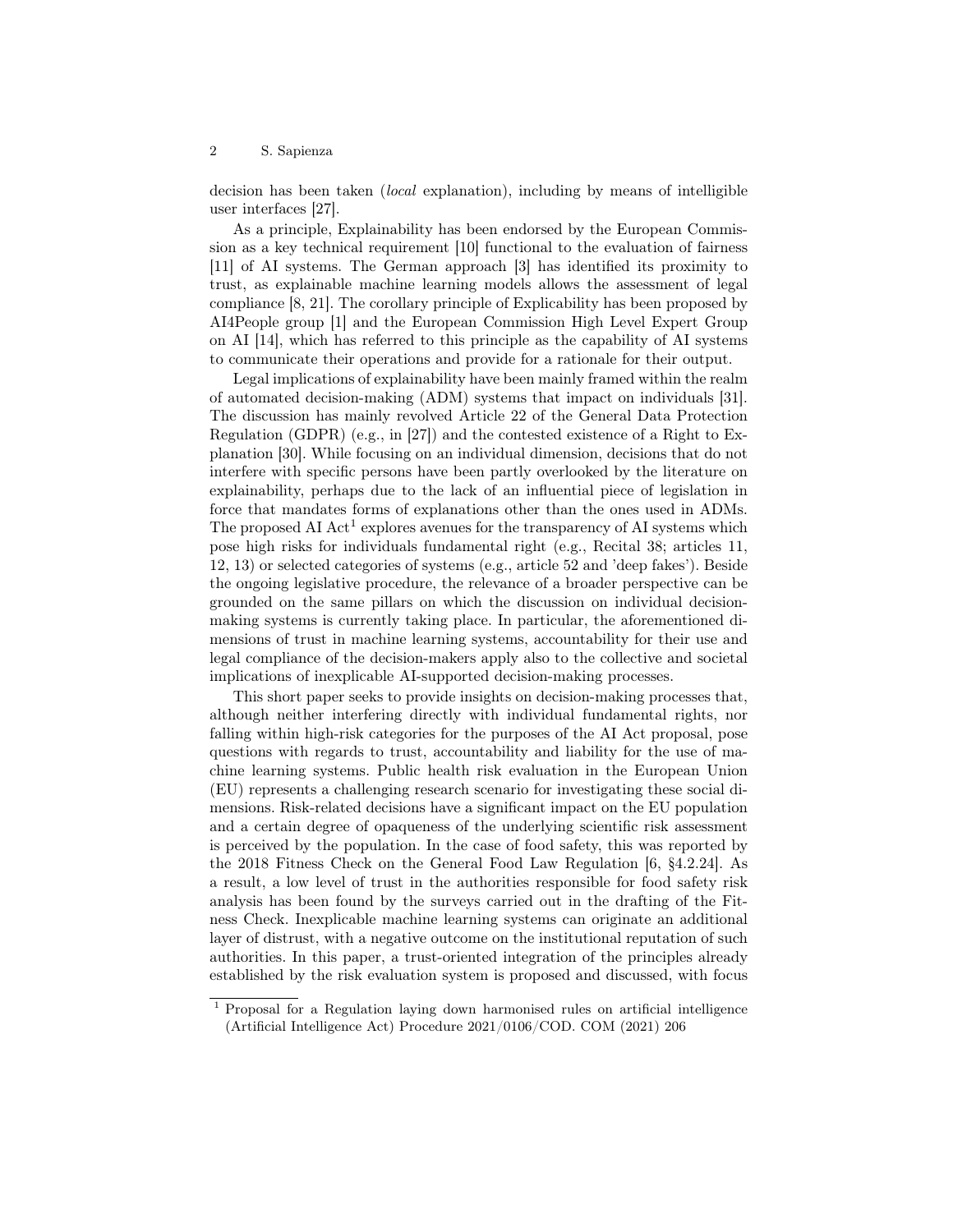on the precautionary principle, one of the cornerstones of the EU approach to risk.

Section 2 presents the research framework at stake, with particular regard to the European Food Safety Authority (EFSA) and the food safety system. Then, Section 3 discusses why explanations might be socially desirable also in decision-making processes with relevant collective (i.e., supra-individual) implications, such as risk analysis activities, whereas Section 4 identifies the significant relationship between the precautionary principle and explicability. A short Conclusion summarises the main findings of this paper, discusses its limitations and explores avenues for further research.

# 2 Machine Learning approaches to Risk Assessment

Risk analysis consists of three steps: a) risk assessment concerns the discovery and the identification of unknown possible risks through scientific analysis; b) risk management consists of taking informed and scientifically-sound measures that involve a reasonable amount of risk (e.g., authorising or banning the placement of goods in a given market); and c), risk communication deals with the proper dissemination of scientific results and disclosure of the rationales underlying the decisions. For instance, in the regulatory domain of European food safety<sup>2</sup>, EFSA acts as the risk assessor and it is tasked to provide scientific opinions to the EU Commission, that is the risk manager which takes decisions and measures regarding food-related hazards. Both share risk communication duties. Similar mechanisms are present in medicine and chemicals regulations [5].

Machine learning algorithms for risk classification and prediction are becoming increasingly popular among institutions responsible for risk assessment in the area of public health. Let us consider the study commissioned by the EFSA to explore the potential of this computational approach, including deep neural networks, in its areas of competence [16] and the position paper released by EFSA on its plans regarding data and algorithms [4], and the Memorandum of Understanding between EFSA and the European Chemicals Agency (ECHA) specifically mentioning machine learning [9]. Taken together, these documents highlight a progressive shift from deterministic to probabilistic (or stochastic) forms of risk assessment which poses questions as regards the peculiar nature of their outputs.

In comparison to traditional deterministic methods, scholars [22] have referred to the epistemic concerns of probabilistic algorithms related to inconclusive, inscrutable or misguided evidence used to support decision-making processes. Inconclusive evidence refers to the possible epistemic irrelevance of correlations from a causal perspective; inscrutable evidence broadly refers to the set of issues regarding the data being used and the accessibility of the logic underlying the conclusion reached by the algorithm; misguided evidence refers to the possibility of data-driven fallacies (e.g., gerrymandering or sampling bias)

<sup>2</sup> Regulation (EC) No 178/2002 [2002] OJ L 31/1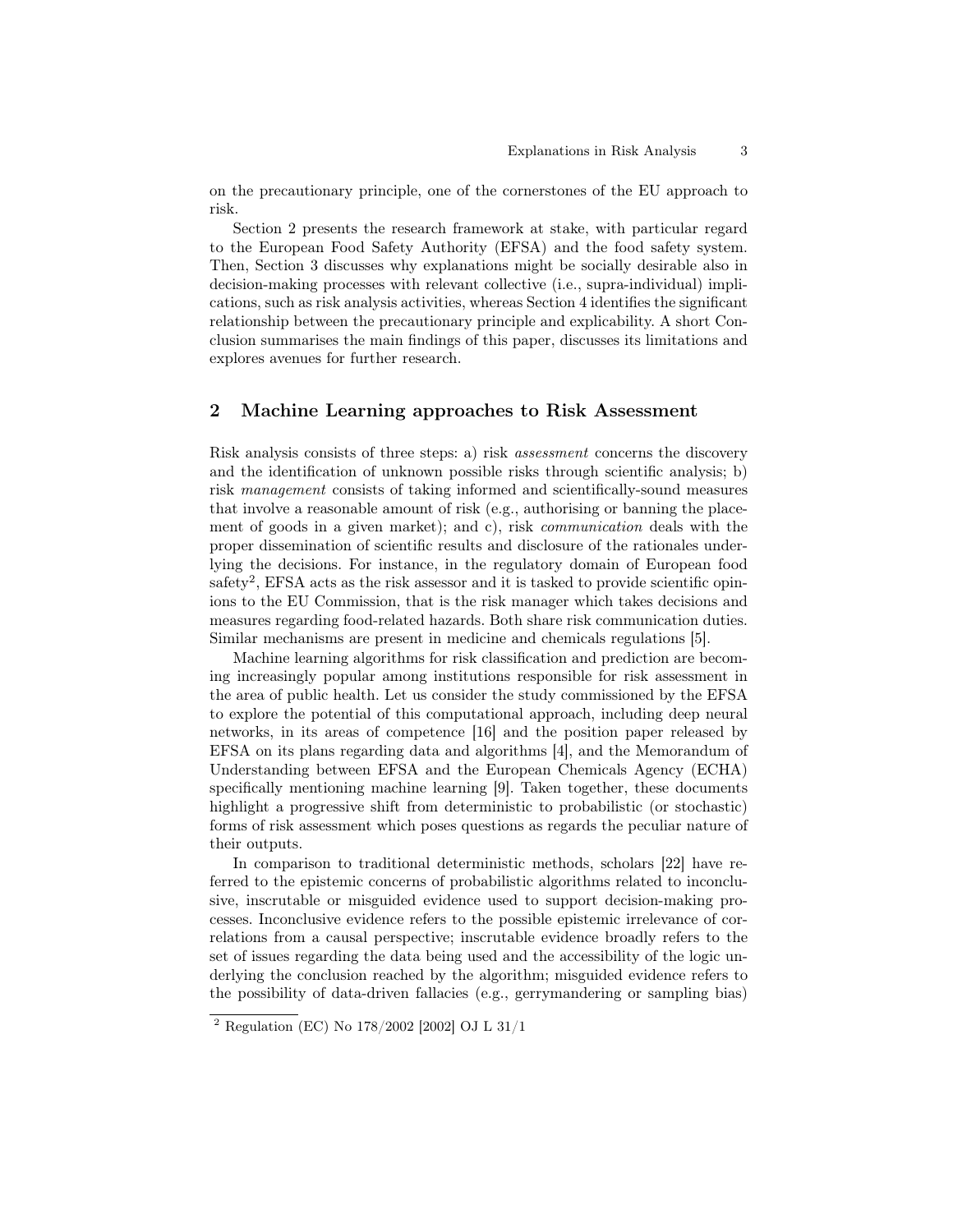that might lead to imprecise or incorrect decisions. Public health risk analysis presents similar challenges when machine learning algorithms are deployed by risk assessors to support managers' decision-making.

In the scenario at stake, risk managers cannot directly have an influence over individuals. However, their decisions on how to regulate products can have a significant impact on the society as a whole, in particular as regards long-term effects of regulated substances and products. The same can be said for specific groups which can be more affected than others due to the product's intended use. For instance, in the food safety system, decisions may influence on people following specific diets for religious and philosophical reasons - e.g., vegetarians, vegans or Kashrut - or due to health concerns, e.g., coeliac disease or diabetes. Therefore, Article 22 of the GDPR is inapplicable as no individual decisionmaking is performed, let alone by using personal data or solely by automated means.

Liability gaps represent an additional challenge. Risk assessors are tasked with scientific evaluations and the Court of Justice of the European Union has confirmed the non-binding nature of EFSA scientific opinions in multiple occasions<sup>3</sup> and only "manifest error, abuse of powers or clear excess in the bounds of discretion" can fall within the scrutiny of the Court [2, 13]. When risk assessors act within their scientific mandate, they cannot be held responsible for the decisions taken by risk managers.

Additional layers of complexity are those due to the peculiar nature of risk assessment framework: data transparency is hindered by the need of protecting commercially-sensitive information of entities engaged in R&D activities of innovative products (e.g., chemicals) that submit their data to the risk assessors [15]. Additional concerns also come from the mixed nature of the data processed, which encompass both non-personal, experimental information and personal food consumption data [26].

Carrying on with food safety, a low level of trust in data-based risk analysis processes has already been highlighted by the 2018 Fitness Check of the General Food Law [6], in particular due to the lack of transparency in the evaluation of the studies provided by commercial entities. The deployment of machine learning algorithms can also be seen as the insertion of a further step in the risk analysis chain. The consequences of this insertion on trust in the food safety system - as well as in other neighbour domains such as pharmaceuticals or chemicals - can be significant and are explored in the following section.

<sup>&</sup>lt;sup>3</sup> In Case T-311/06 FMC Chamical and Arysta Lifesciences v. EFSA [2008] ECLI:EU:T:2008:205, Court's general order noted that "only measures definitively laying down the position of the institution on the conclusion of that procedure are, in principle, measures against which proceedings for annulment may be brought. It follows that preliminary measures or measures of a purely preparatory nature are not measures against which proceedings for annulment may be brought" (para 43). The exact same wording was used in Court's order in Case T-312/06 FMC Chemical v. EFSA [2008] ECLI:EU:T:2008:206 para 43 and Court's order Case T-397/06 Dow Agrosciences v. EFSA [2008] para 40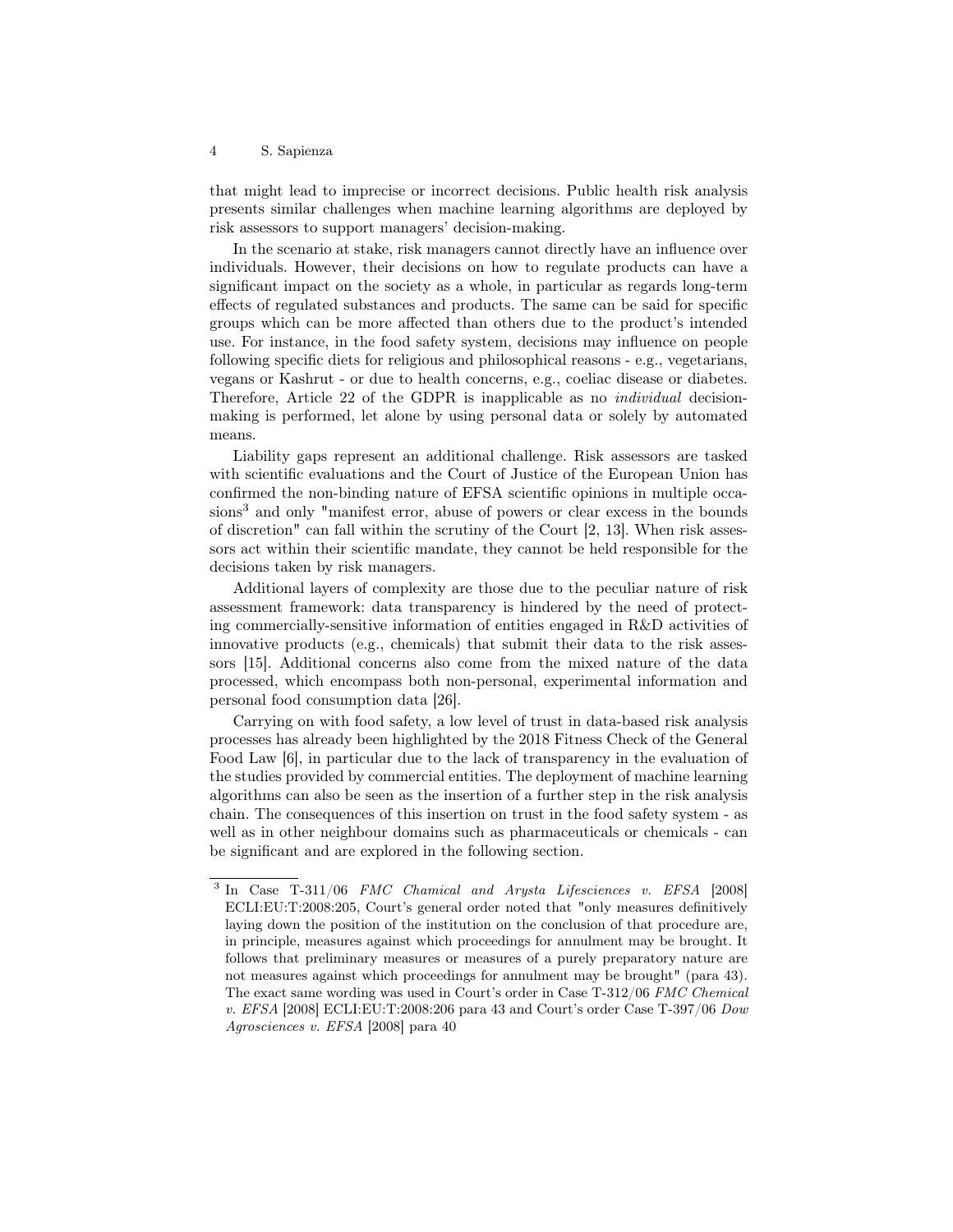# 3 Delegated Risk Assessment: Ethical Concerns and Explanations

Consumers do not assess the safety of their foods in ways other than some intuitive checks made using their senses and instinct (for instance, unexpected or bad smell sometimes suggests that food is not edible), or by accessing nutritional information via mandatory labels. While this might be sufficient in daily food consumption, with microbiology and scientific risk assessment developing in parallel with nanotechnology, we have experienced some delegation of certain tasks to scientists capable of evaluating the effects of unknown substances whose naïve assessment is not possible. Scholars [19] have referred to the category of 'credence goods' to point out that the quality of certain foods (organic, in their example) cannot be ascertained ex-ante. This situation seems not dissimilar to regulated substances which pose unknown risks for human consumption or exposure.

Following food crises, including the 'mad cow' disease in the late 90s, European regulators have intervened to include scientific risk assessment within an institutional framework [2]. It provides that independent scientists work in public health agencies and common individuals delegate them those risk assessment tasks which require specific knowledge and precise tools to be performed.

Nowadays, scientific data play a fundamental role in the delegated risk assessment. The EU food safety framework has been subject to a recent reform, i.e., the so-called "Transparency Regulation"<sup>4</sup> aiming at promoting transparency in risk assessment by releasing non-confidential versions of data and documents that support the scientific analysis.

Given the amount of information available for analysis - e.g., experimental and field data submitted by private entities, dietary intake information, scientific literature, data from previous assessments, public health statistics (e.g., hospitalisation rates) - risk assessors delegate to machine learning algorithms the tasks that involve large, mutable and heterogeneous data, thus requiring computations capable of "making sense" of them. In this scenario, we confront with a *delegating delegation* situation.

It is then necessary to clarify how such form of delegation to machine learning algorithms differs from the use of support tools. On the one hand, a scientist outsources a portion of a task to the microscope (tool) aiming to make her or his duty (i.e., the observation of a phenomenon) feasible; on the other hand, outsourcing something to a machine learning system entails the delegation of the whole task to a tool capable of minimising the efforts needed to achieve the risk assessor's intended goal. While the microscope supports the risk assessor in the fulfilment of a given task, the scientist delegates the whole task to a machine learning algorithm. Within AI ethics research, the centrality of trust

<sup>4</sup> Regulation (EU) 2019/1381 of the European Parliament and of the Council of 20 June 2019 on the transparency and sustainability of the EU risk assessment in the food chain and amending Regulations (EC) No 178/2002, (EC) No 1829/2003, (EC) No 1831/2003, (EC) No 2065/2003, (EC) No 1935/2004, (EC) No 1331/2008, (EC) No 1107/2009, (EU) 2015/2283 and Directive 2001/18/EC [2019] OJ L231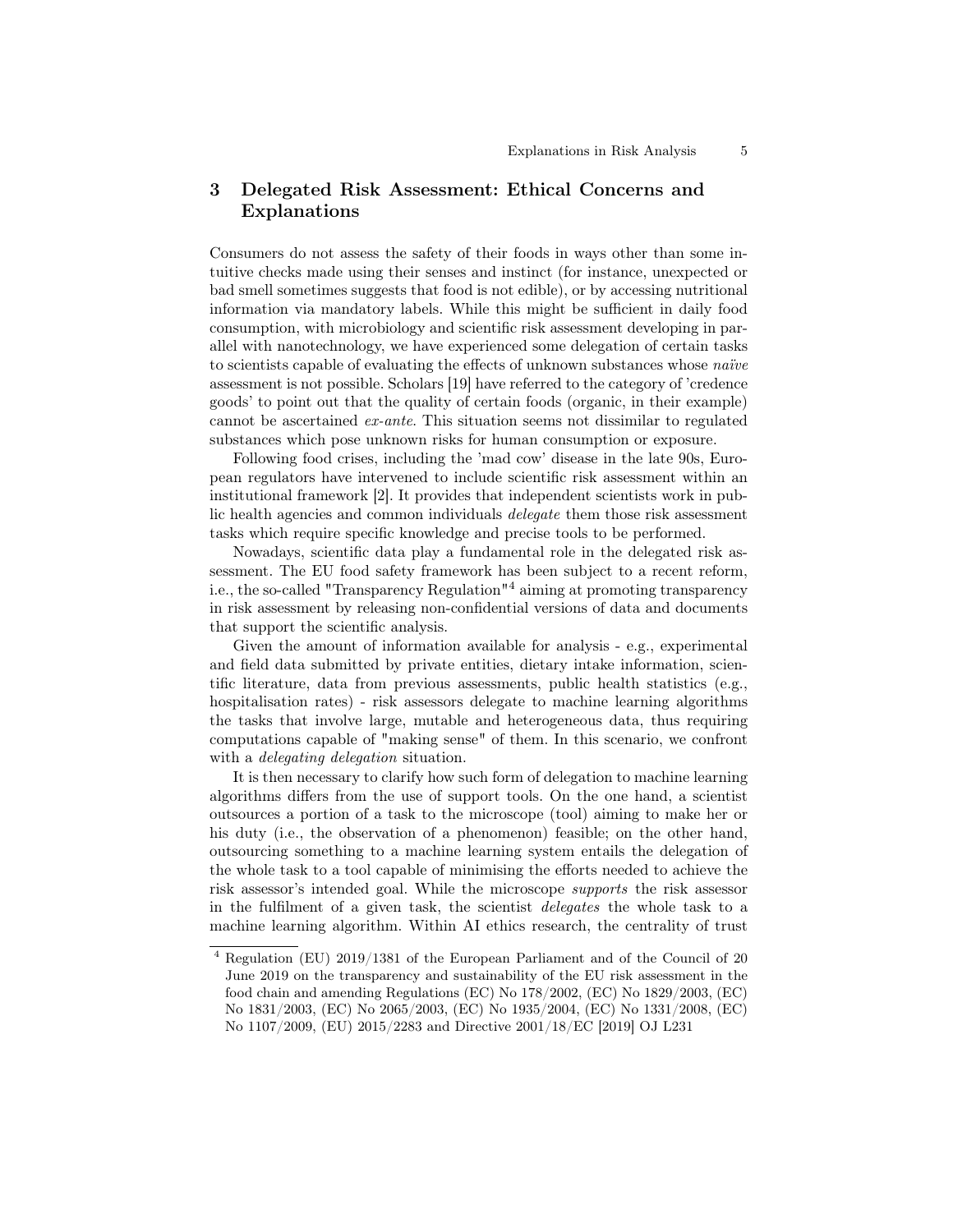has been justified by the necessity of discussing issues such as the loss of human control over the execution of the task and the necessity of a human oversight under various models [14]. When contextualised to the risk assessment scenario presented here, the human intervention over the algorithms is limited to the exante programming of the code to be executed and the ex-post observations of the results.

In both delegation processes - i.e., the one from individuals to risk assessors and the one from risk assessors to machine learning system - trust is deemed to be a key element also due to the nature of the food as credence good [19] and the constant trend that occurs every time algorithms are proven to be unreliable [12]. Trust in the algorithm is a crucial component of the aforementioned kind of delegation [28]. From a governance perspective, the idea of "AI Trustworthiness" has been one of the key drivers of the ongoing regulatory process in the EU [10]. In correlation to the loss of human oversight, overestimating the potentialities of machine learning might generate excessive expectations towards probabilistic results generated with little or no scrutiny over the logic followed by the algorithm used to perform a delegated task [28, 22].

This trust-oriented approach cannot be merely seen as the key driver of the final step. If the evaluation conceptualised as an unified decision-making process from a governance perspective, each step of risk analysis shall be functional to enhcance trust in the system. Trust can serve as a middle-out principle [23] that governs every step of risk evaluation - including the deployment of machine learning algorithms - from the scientific assessment to the perception of the decision by the general public. Explanations represent a key element of such trust-based approach as they are functional to take informed decisions that can be perceived as sound, robust and reliable by the public.

Explainability is desirable in the scientific and institutional scenario at stake. This seems evident when considering that the lack of trust already shown by the 2018 Fitness Check might be combined with the general scepticism towards outputs generated by machine learning algorithms that are perceived as inexplicable by the scientific community. Through its voice, distrust might be spread in the public opinion, ultimately bringing negative effects on the whole sector, including both the Authority and the market. EFSA's commissioned study [16] seems aware of the issues regarding algorithmic transparency as it reports "transparency scores" for each algorithm, even without providing details on the scoring metrics.

Striking a balance between the responsiveness and the certainty of the analysis is also a massive challenge due two clashing interests at stake. While the industry calls for faster "smart" approval procedures, certainty of the results cannot be achieved without cautious scrutiny and extensive cross-validation tests, which naturally require time to be performed. The precautionary principle, discussed in the next section, has been traditionally considered as the guideline to strike this balance. Hoverer, the introduction of novel analytics techniques including machine learning - calls for an adapted interpretation of the principle.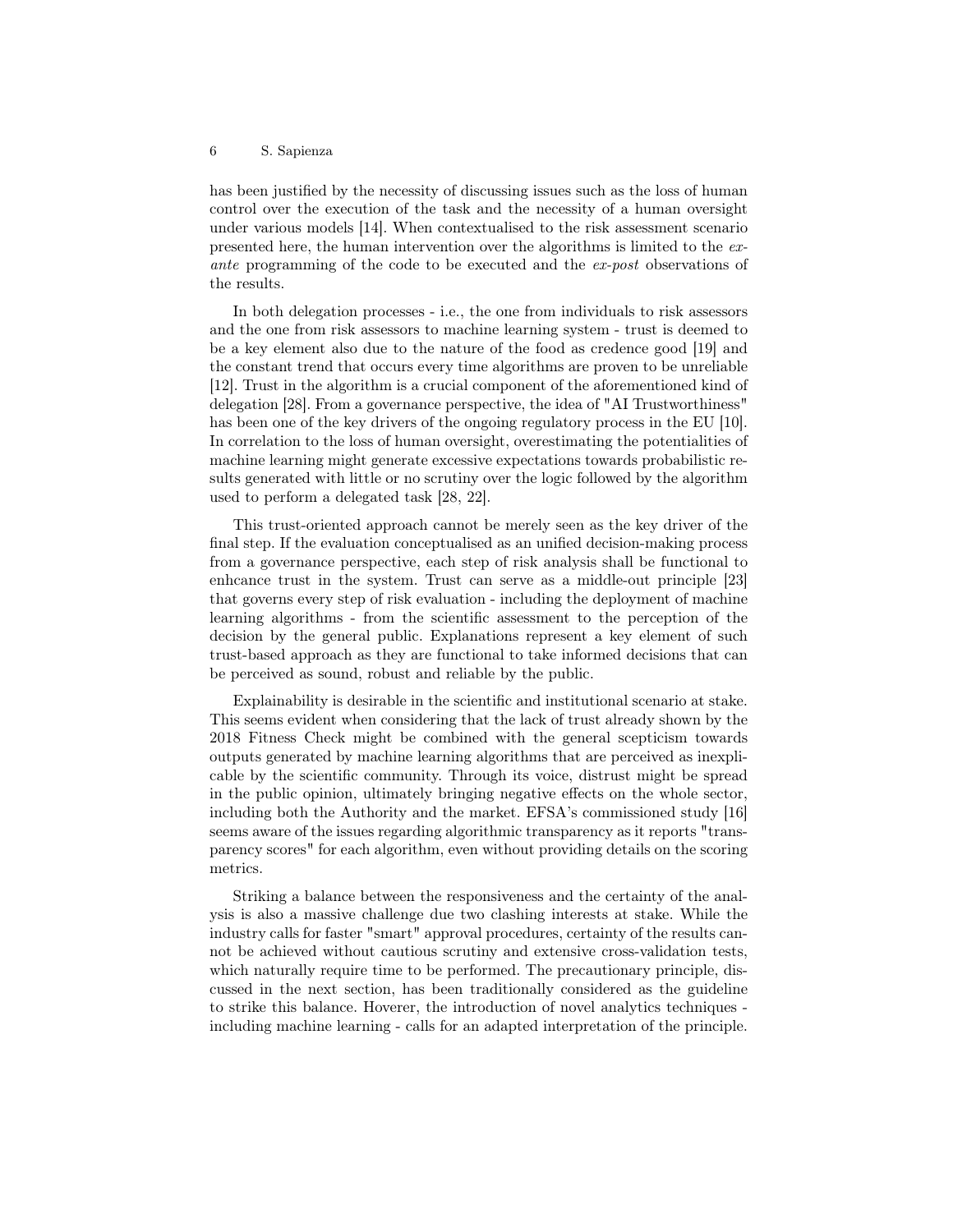# 4 The Precautionary and the Explicability Principles

The precautionary principle has been defined as the necessity that, "in cases of serious or irreversible threats to the health of humans or ecosystems, acknowledged scientific uncertainty should not be used as a reason to postpone preventive measures" [17, 20]. In data-driven risk assessment, the principle can be understood as the case in which the lack of data originates scientific uncertainty towards a potential threat. When this scenario occurs, preventive measures have to be taken by risk managers. Inter alia, the European Court of Justice in Al $pharma<sup>5</sup>$  framed the relationship between risk assessment and risk management in the light of the precautionary principle when the evaluation revolves around data and forecasts. The Court observed that "[N]otwithstanding the existing scientific uncertainty, the scientific risk assessment must enable the competent public authority to ascertain, on the basis of the best available scientific data and the most recent results of international research, whether matters have gone beyond the level of risk that it deems acceptable for society" (para 175).

Explicability is an ethical principle related to explainability [18] first proposed by the AI4People initiative [1] and it is composed by the sub-principles of "intelligibility" of the AI systems and "accountability" for their use. It expresses the practice to select an appropriate level of abstraction that fulfils the desired explanatory purpose, is appropriate to the system and the receivers of the explanation, deploys suitable persuasive arguments and finally provides explanations to the receiver of its outputs [7]. Explicability thus becomes necessary every time AI outputs need to be understood and interpreted by their receiver. In the scenario at stake, three levels of receivers can be found: first, the risk assessor qualifies as receiver when reading the results of the analysis (evidence level); then, risk managers receive the evidence-supported scientific report by the risk assessor and develop their opinion on this basis (information level); finally, individuals observe the final output of the analysis, i.e., the concrete measure taken by the risk manager (*decision* level).

A progressive shift from a focus on intelligibility of the systems to the accountability for their use can be also observed: while the risk assessors qualifies as a technical receiver that should be able to scrutinise the output of the algorithm, the general public is more concerned with the accountability of the decision-makers. Risk managers lie somewhere in-between because they are both accountable for their decisions and interested in understanding the nature and the scale of the hazard.

At the evidence level, a careful consideration of explicability suggests that if the machine learning models deployed in risks assessment activities do not provide sufficient justifications for their results, it follows that risk assessors will confront with a *ignotum per ignotius* situation, i.e., the scenario in which an explanation is more cumbersome than the phenomenon that the one it should

<sup>5</sup> Case T-70/99 Alpharma Inc. v Council of the European Union ECLI:EU:T:2002:210 [2002] ECR-II-03495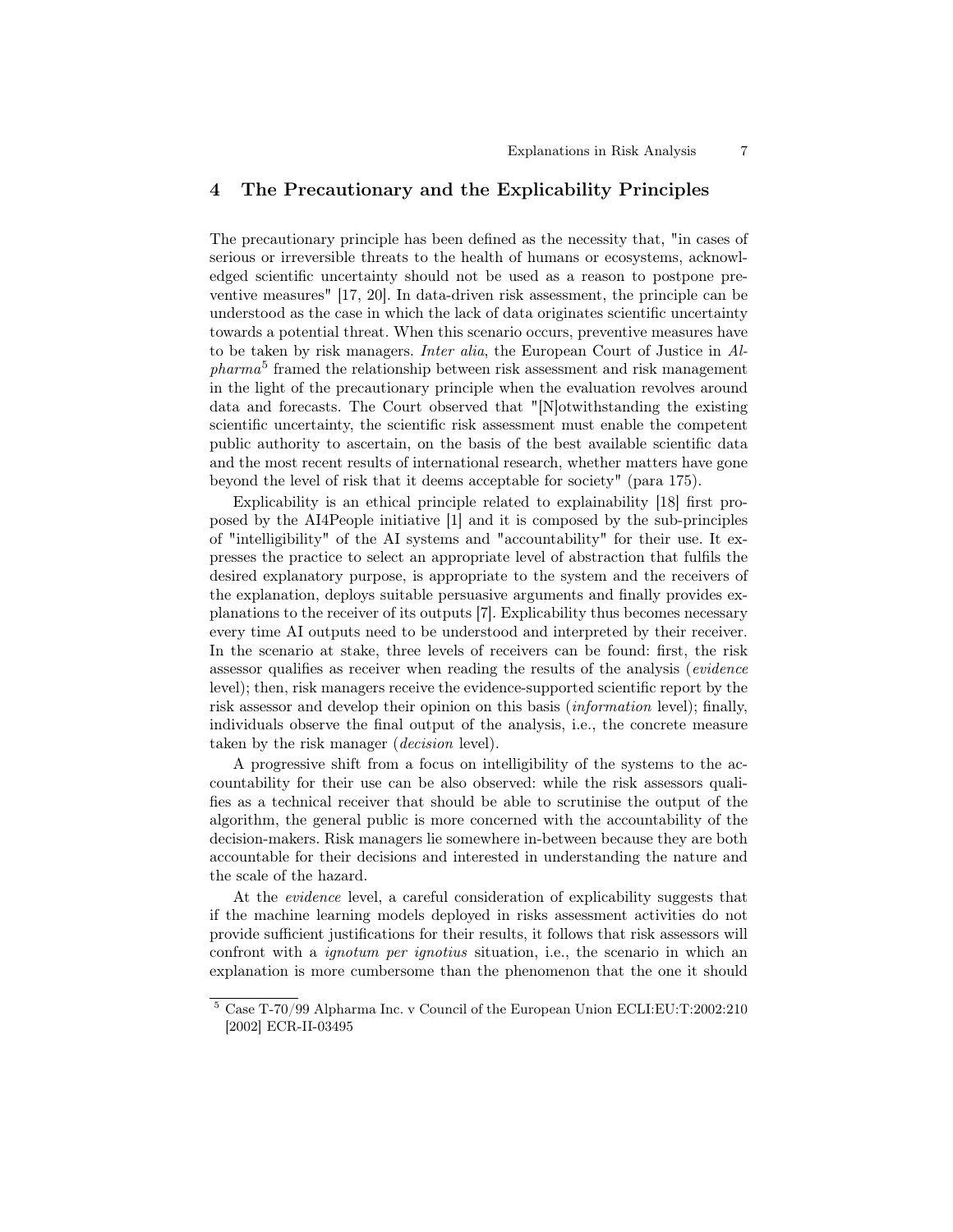clarify. This is not desirable in light of the goal of risk assessment, i.e., reducing uncertainty towards certain phenomena.

At the information level, the principle of precaution binds risk managers. Then, they can allow for less cautious decisions only if the layers of uncertainty surrounding certain risks are erased to a threshold that is the level of social acceptance of any risk. When unexplainable machine learning models prevent a deep scrutiny of possible risks due to the inscrutability of their working, the precautionary principle still applies. In other words, the opacity of machine learning models shall be considered an integral part of the scientific uncertainty that might lead to the "most cautious decision" to be taken by risk managers in accordance with the precautionary principle. Such conceptualisation of the scientific uncertainty explains the correlation between explainability and precaution. Their relationship can be constructed as follows: the "most cautious decision" has to be taken every time the level of uncertainty is intolerably high due to the use of opaque machine learning algorithms, according to a precautionary evaluation.

This correlation can also be translated into governance models and policymaking. When machine learning algorithms are deployed but their outcome is characterised by an unacceptable levels of opacity, a comparable conventional or deterministic method should be also used to cross-check the validity of the results. Contextualising algorithmic opaqueness in terms of scientific uncertainty - yet, within risk analysis procedures - can also fruitfully ease the attribution of liability by providing a guideline for the cases in which risk managers neglected the results of algorithmic scrutiny. This novel interpretation can still occur within the current legislative framework, as it does not diverge from the existing responsibility schemes but it simply offers a re-conceptualisation of the link between epistemic aspects of decision-making processes and their legal assessment.

Finally, at decision level, the narrative towards explicability has usually been constructed as the instrumentality of explanations to the exercise of the right to contest individual automated decision-making by some authors [24, 31]. In the domain under scrutiny, the right to contest the decision is not applicable since the data analysis does not impact on individual data subjects. Nonetheless, explanations can contribute to the social acceptability of decisions taken by risk managers, in line with what has been recommended by the institutional AI charters mentioned above. Social acceptability also requires appropriate presentation and design strategies to be implemented within the framework of risk communication.

### 5 Final remarks

This short paper has proposed a conceptual framework to interpret explanations in the context of public health risk assessment, with specific regards to food safety. Following a short review of the ethical perspective of explainability and explicability, this study has argued in favour of a desirability of explanations also in the context of public health risk analysis. This claim has been justified by the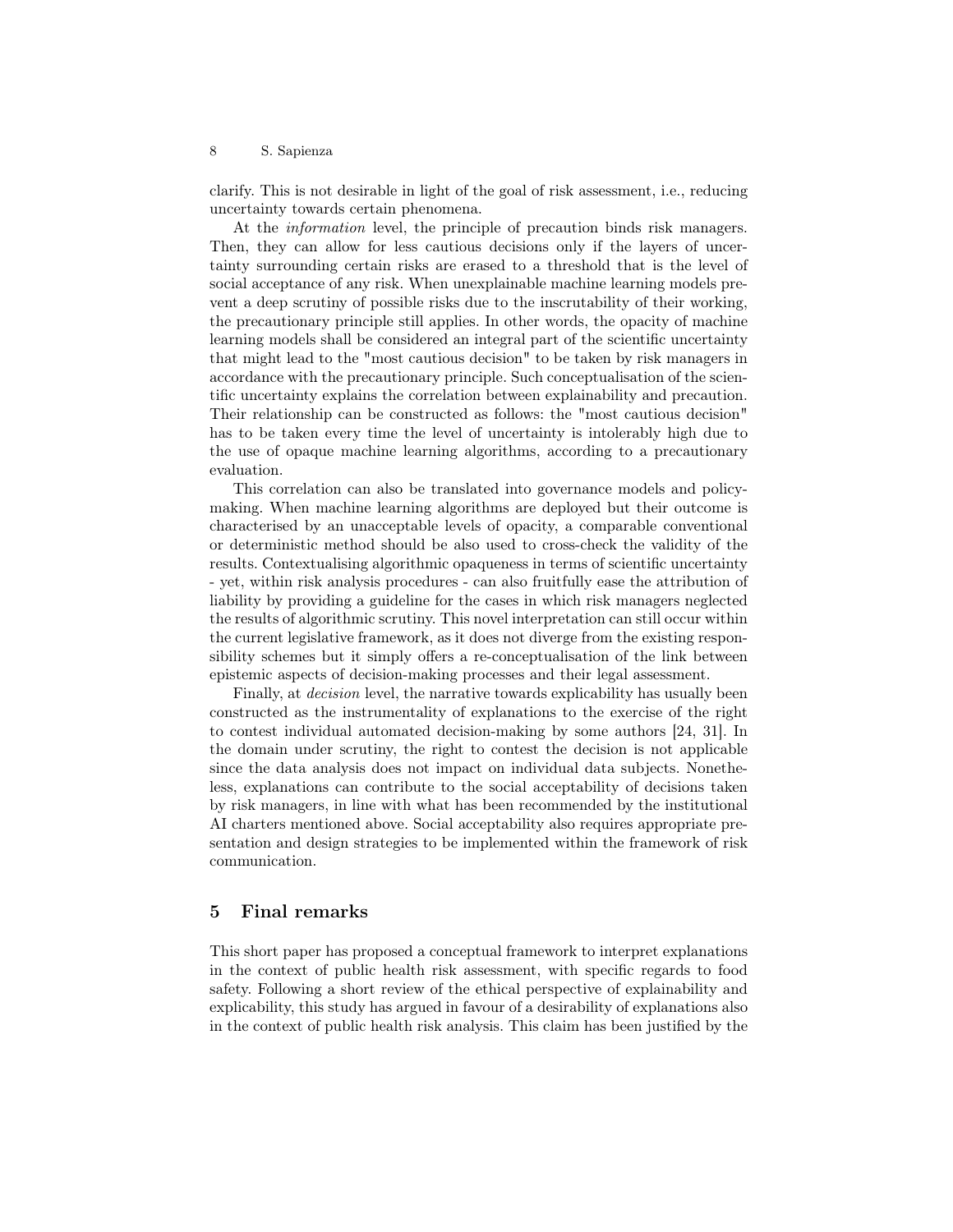need of fostering trust in the whole institutional framework at every step of the evaluation, considering the low level of trustworthiness shown by recent surveys. Moreover, explanations can serve as an additional parameter for the evaluation of scientific uncertainty when the precautionary principle has to be invoked as a regulatory mechanism. This can ultimately bring beneficial consequences to the attribution of accountability on decision-makers.

As a conceptual paper, this study suffers from limitations due to its narrow scope of analysis and its broad approach to explainability/explicability. On the one hand, limiting the scope to food safety implies that the analysed shift towards machine learning techniques is still an ongoing process, whereas other "neighbour" domains can offer more consolidated scenarios. At the same time, food safety is very unique due to the recent legislative scrutiny over data-related questions, hence prone to low generalisability. On the other hand, literature on explainability/explicability is vast and several theories about explanations have been proposed. This paper does not provide details on the right approach to explanations to be followed, but it is limited to identify why explanations in the context of risk analysis are desirable from a trust-oriented perspective and in relation to the precautionary principle.

Considering these limitations, "neighbour" domains to food safety (e.g., chemicals, pharmaceuticals) should be evaluated and juxtaposed in order to formalised a unique framework. The how explanations should work will be also left to further research, which should identify what theory of explanation works best within the current scenario, modulate the design requirement for an effective communication and set practical guidelines for implementation. Moreover, the ongoing legislative process of the AI Act hinders an easy categorisation of the AI systems at stake and prevents more clarity on the transparency requirements. Therefore, further research could explore compliant implementations at the end of the legislative process of the AI Act.

### References

- [1] AI4People. AI4People | Atomium. 2018. url: https://www.eismd.eu/ ai4people/.
- [2] Alberto Alemanno and Simone Gabbi. Foundations of EU food law and policy: Ten years of the European food safety authority. Routledge, 2016.
- [3] German Federal Ministry for Economic Affairs BMWi and Energy. Artificial Intelligence Strategy. https : / / www . bmwi . de / Redaktion / EN / Pressemitteilungen / 2018 / 20180718 - key - points - for - federal government-strategy-on-artificial-intelligence.html. (Accessed on 02/11/2020). 2018.
- [4] Stefano Cappè et al. "The future of data in EFSA". In: EFSA Journal 17.1 (2019), e17011.
- [5] Damian Chalmers, Gareth Davies, and Giorgio Monti. European union law. Cambridge university press, 2019.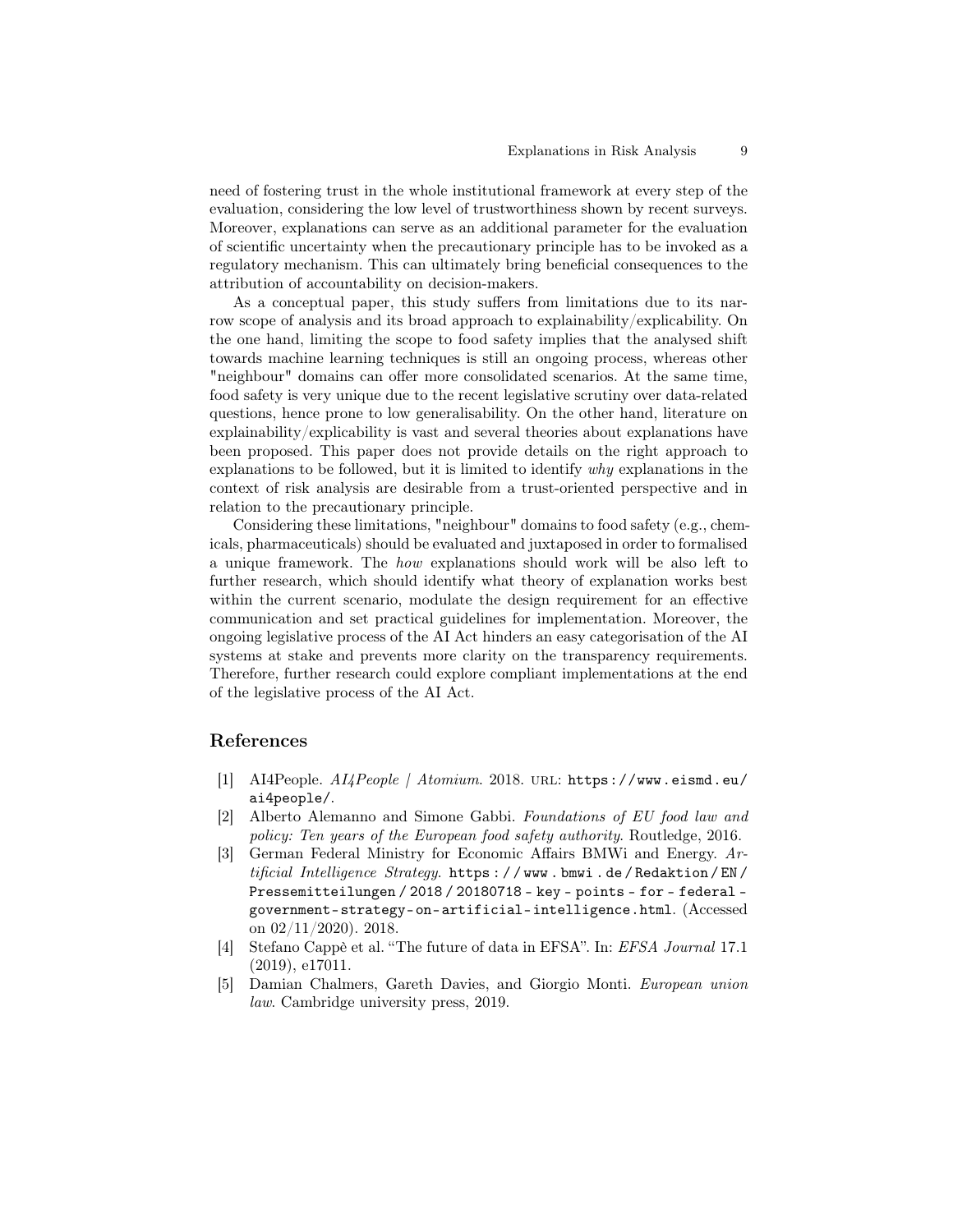- 10 S. Sapienza
- [6] EU Commission. REFIT Evaluation of the General Food law (Regulation  $(EC)$  No 178/2002' SWD $(2018)$  38 final, https://ec.europa.eu/food/ sites/food/files/gfl\_fitc\_comm\_staff\_work\_doc\_2018\_part1\_en. pdf. (Accessed on 05/15/2021). 2018.
- [7] Josh Cowls et al. "Designing AI for social good: Seven essential factors". In: Available at SSRN 3388669 (2019).
- [8] Finale Doshi-Velez et al. "Accountability of AI under the law: The role of explanation". In:  $arXiv$  preprint  $arXiv:1711.01134$  (2017).
- [9] EFSA ECHA. Memorandum of Understanding ECHA EFSA. https: //www.efsa.europa.eu/sites/default/files/assets/mouecha.pdf. (Accessed on 05/14/2021). 2017.
- [10] European Commission. Commission White Paper on Artificial Intelligence - A European approach to excellence and trust. https://ec.europa. eu/info/sites/info/files/commission- white- paper- artificialintelligence-feb2020\_en.pdf. (Accessed on 05/22/2020). 2020.
- [11] European Commission. Communication Artificial Intelligence for Europe. https://ec.europa.eu/digital-single-market/en/news/communicationartificial-intelligence-europe. (Accessed on  $02/11/2020$ ). 2018.
- [12] Fabio Fossa. "«I Don't Trust You, You Faker!» On Trust, Reliance, and Artificial Agency". In: Teoria. Rivista di filosofia 39.1 (2019), pp. 63–80.
- [13] Simone Gabbi. "The European Food Safety Authority: judicial review by community courts". In: Revue européenne de droit de la consommation (REDC)-European Journal of Consumer Law 1.2009 (2008), pp. 171–189.
- [14] High Level Expert Group on AI HLEG. "Ethics guidelines for trustworthy AI". In: B-1049 Brussels (2019).
- [15] Martin Holle. "The Protection of Proprietary Data in Novel Foods–How to Make It Work". In: European Food and Feed Law Review (2014), pp. 280– 284.
- [16] IZSTO et al. "Machine Learning Techniques applied in risk assessment related to food safety". In: EFSA Supporting Publications 14.7 (2017), 1254E.
- [17] Sheila Jasanoff. The ethics of invention: technology and the human future. WW Norton & Company, 2016.
- [18] Anna Jobin, Marcello Ienca, and Effy Vayena. "The global landscape of AI ethics guidelines". In: Nature Machine Intelligence 1.9 (2019), pp. 389–399.
- [19] Robert Lee. "Novel Foods and Risk Assessment in Europe". In: The Oxford Handbook of Law, Regulation and Technology. 2017.
- [20] Marco Martuzzi, Joel A Tickner, et al. The precautionary principle: protecting public health, the environment and the future of our children. 2004.
- [21] Brent Mittelstadt, Chris Russell, and Sandra Wachter. "Explaining explanations in AI". In: 2019, pp. 279–288.
- [22] Brent Mittelstadt et al. "The ethics of algorithms: Mapping the debate". In: Big Data & Society 3.2 (2016), p. 2.
- [23] Ugo Pagallo, Pompeu Casanovas, and Robert Madelin. "The middle-out approach: assessing models of legal governance in data protection, artifi-